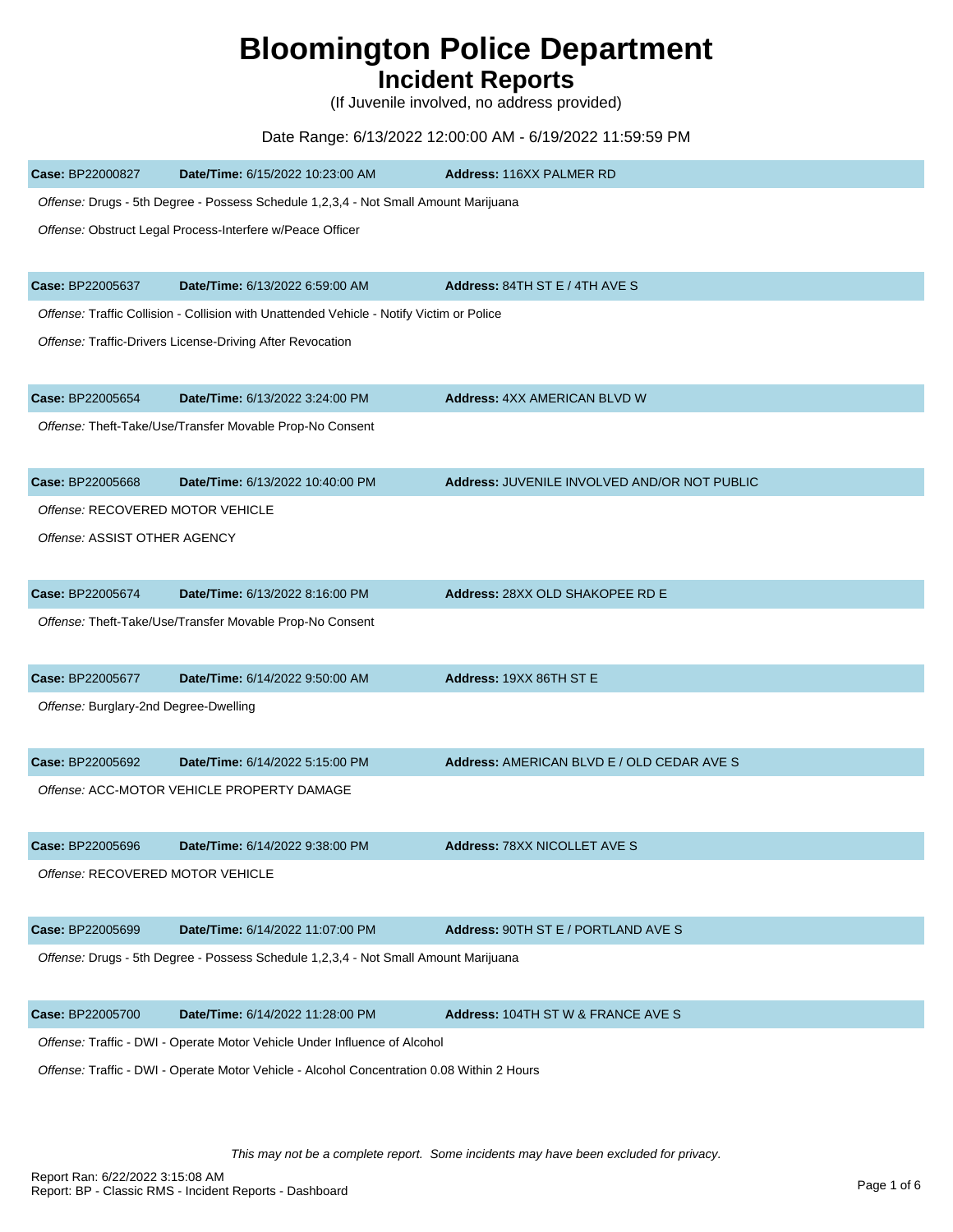| Case: BP22005702                   | Date/Time: 6/14/2022 6:00:00 PM                                                     | Address: 19XX 86TH ST E                      |
|------------------------------------|-------------------------------------------------------------------------------------|----------------------------------------------|
|                                    | Offense: Theft-Take/Use/Transfer Movable Prop-No Consent                            |                                              |
| Case: BP22005704                   | Date/Time: 6/15/2022 2:03:00 AM                                                     | Address: 14XX OLD SHAKOPEE RD E              |
| Offense: LOST/MISSING PERSON       |                                                                                     |                                              |
| Case: BP22005705                   | Date/Time: 6/15/2022 4:05:00 AM                                                     | Address: LYNDALE AVE S / INTERSTATE 494      |
|                                    | Offense: Drugs - 5th Degree - Possess Schedule 1,2,3,4 - Not Small Amount Marijuana |                                              |
| Case: BP22005712                   | Date/Time: 6/15/2022 11:35:00 AM                                                    | <b>Address: 8XX AMERICAN BLVD E</b>          |
|                                    | Offense: Theft-Take/Drive Motor Vehicle-No Owner Consent                            |                                              |
| Case: BP22005713                   | Date/Time: 6/15/2022 12:38:00 PM                                                    | Address: 19XX KILLEBREW DR                   |
| Offense: Simple Robbery            |                                                                                     |                                              |
|                                    | Offense: Damage to Property-4th Deg-Intentional Damage-Other Circumstances          |                                              |
| Case: BP22005717                   | Date/Time: 6/15/2022 1:59:00 PM                                                     | <b>Address: 4XX AMERICAN BLVD W</b>          |
|                                    | Offense: Theft-Take/Use/Transfer Movable Prop-No Consent                            |                                              |
| Case: BP22005722                   | Date/Time: 6/15/2022 3:39:00 PM                                                     | Address: MINNESOTA DR / FRANCE AVE S         |
|                                    | Offense: ACC-MOTOR VEHICLE PROPERTY DAMAGE                                          |                                              |
| Case: BP22005727                   | Date/Time: 6/15/2022 5:18:00 PM                                                     | Address: 81XX 24TH AVE S                     |
| Offense: Disorderly Conduct        |                                                                                     |                                              |
| Case: BP22005728                   | Date/Time: 6/15/2022 5:38:00 PM                                                     | Address: JUVENILE INVOLVED AND/OR NOT PUBLIC |
|                                    | Offense: Theft-Take/Use/Transfer Movable Prop-No Consent                            |                                              |
|                                    | Offense: Give Peace Officer False Name/Birthdate/ID Card                            |                                              |
| Case: BP22005740                   | Date/Time: 6/15/2022 11:50:00 PM                                                    | Address: 10XX 80TH ST E                      |
| Offense: RECOVERED MOTOR VEHICLE   |                                                                                     |                                              |
| Offense: Receiving Stolen Property |                                                                                     |                                              |
| Case: BP22005743                   | Date/Time: 6/16/2022 3:52:00 AM                                                     | Address: 5XX 98TH ST W                       |
| Offense: RECOVERED MOTOR VEHICLE   |                                                                                     |                                              |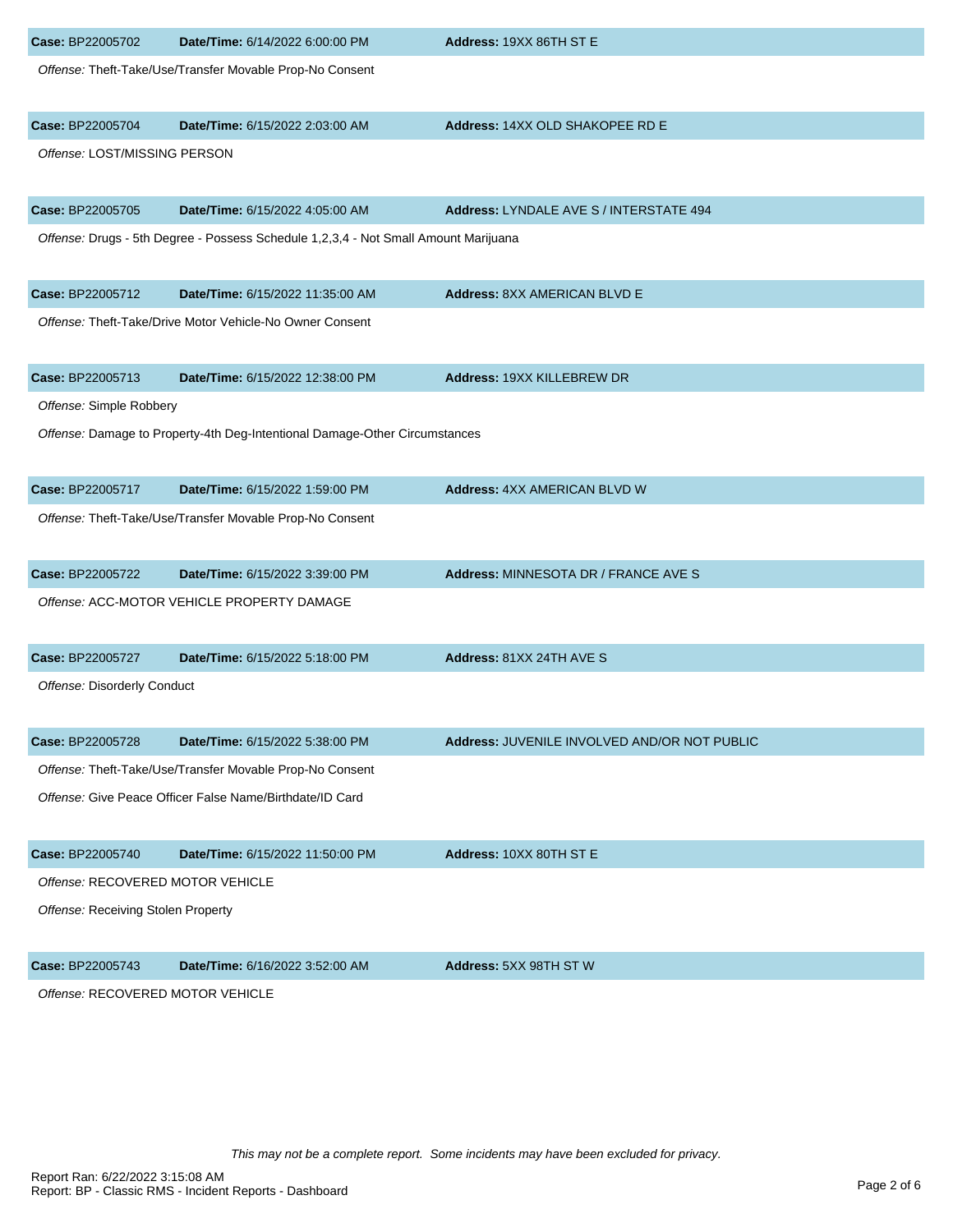| Case: BP22005745                            | Date/Time: 6/16/2022 2:25:00 AM                                                                       | Address: 59XX 98TH ST W                      |  |
|---------------------------------------------|-------------------------------------------------------------------------------------------------------|----------------------------------------------|--|
| Offense: Burglary-1st Degree                |                                                                                                       |                                              |  |
|                                             |                                                                                                       |                                              |  |
| Case: BP22005747                            | Date/Time: 6/16/2022 4:30:00 AM                                                                       | Address: JUVENILE INVOLVED AND/OR NOT PUBLIC |  |
| Offense: Juvenile Runaway                   |                                                                                                       |                                              |  |
|                                             | Offense: MISC OFCR JUVENILE RUNAWAY LOCATED                                                           |                                              |  |
|                                             |                                                                                                       |                                              |  |
| Case: BP22005751                            | Date/Time: 6/16/2022 12:36:00 PM                                                                      | Address: 81XX 24TH AVE S                     |  |
| Offense: Receiving Stolen Property          |                                                                                                       |                                              |  |
|                                             | Offense: Obstruct Legal Process-Lawful Execution Legal Process                                        |                                              |  |
|                                             | Offense: Tamper With Motor Vehicle-Ride In/On-w/o Owner Permission                                    |                                              |  |
|                                             | Offense: Drugs - 5th Degree - Possess Schedule 1,2,3,4 - Not Small Amount Marijuana                   |                                              |  |
|                                             | Offense: Giving Peace Officer False Name-of Another Person                                            |                                              |  |
|                                             | Offense: MISC OFCR AUTO LICENSE PLATE READER                                                          |                                              |  |
| Offense: RECOVERED MOTOR VEHICLE            |                                                                                                       |                                              |  |
|                                             | Offense: Contempt of Court - Willful Disobedience to Court Mandate                                    |                                              |  |
|                                             |                                                                                                       |                                              |  |
| Case: BP22005757                            | Date/Time: 6/16/2022 2:03:00 PM                                                                       | <b>Address: 78XX SOUTHTOWN CTR</b>           |  |
|                                             | Offense: Traffic Collision - Driver Involved Fails to Stop for Collision - Driven or Attended Vehicle |                                              |  |
|                                             |                                                                                                       |                                              |  |
| Case: BP22005760                            | Date/Time: 6/16/2022 2:50:00 PM                                                                       | Address: 78TH ST W / FRANCE AVE S            |  |
|                                             | Offense: Traffic Collision - Driver Involved Fails to Stop for Collision - Driven or Attended Vehicle |                                              |  |
|                                             |                                                                                                       |                                              |  |
| Case: BP22005763                            | Date/Time: 6/16/2022 3:56:00 PM                                                                       | Address: 18XX 90TH ST E                      |  |
| Offense: Assault-5th Degree-Misdemeanor     |                                                                                                       |                                              |  |
|                                             |                                                                                                       |                                              |  |
| Case: BP22005768                            | Date/Time: 6/16/2022 5:58:00 PM                                                                       | <b>Address: 98TH ST W / ALDRICH AVE S</b>    |  |
|                                             | Offense: ACC-MOTOR VEHICLE PROPERTY DAMAGE                                                            |                                              |  |
|                                             |                                                                                                       |                                              |  |
| Case: BP22005769                            | Date/Time: 6/16/2022 6:09:00 PM                                                                       | Address: JUVENILE INVOLVED AND/OR NOT PUBLIC |  |
|                                             | Offense: Theft-Take/Use/Transfer Movable Prop-No Consent                                              |                                              |  |
| Offense: MISC OFCR JUVENILE RUNAWAY LOCATED |                                                                                                       |                                              |  |
|                                             |                                                                                                       |                                              |  |
| Case: BP22005775                            | Date/Time: 6/16/2022 7:05:00 PM                                                                       | Address: 81XX 24TH AVE S                     |  |
|                                             | Offense: Theft-Take/Drive Motor Vehicle-No Owner Consent                                              |                                              |  |
| Offense: RECOVERED MOTOR VEHICLE            |                                                                                                       |                                              |  |
|                                             |                                                                                                       |                                              |  |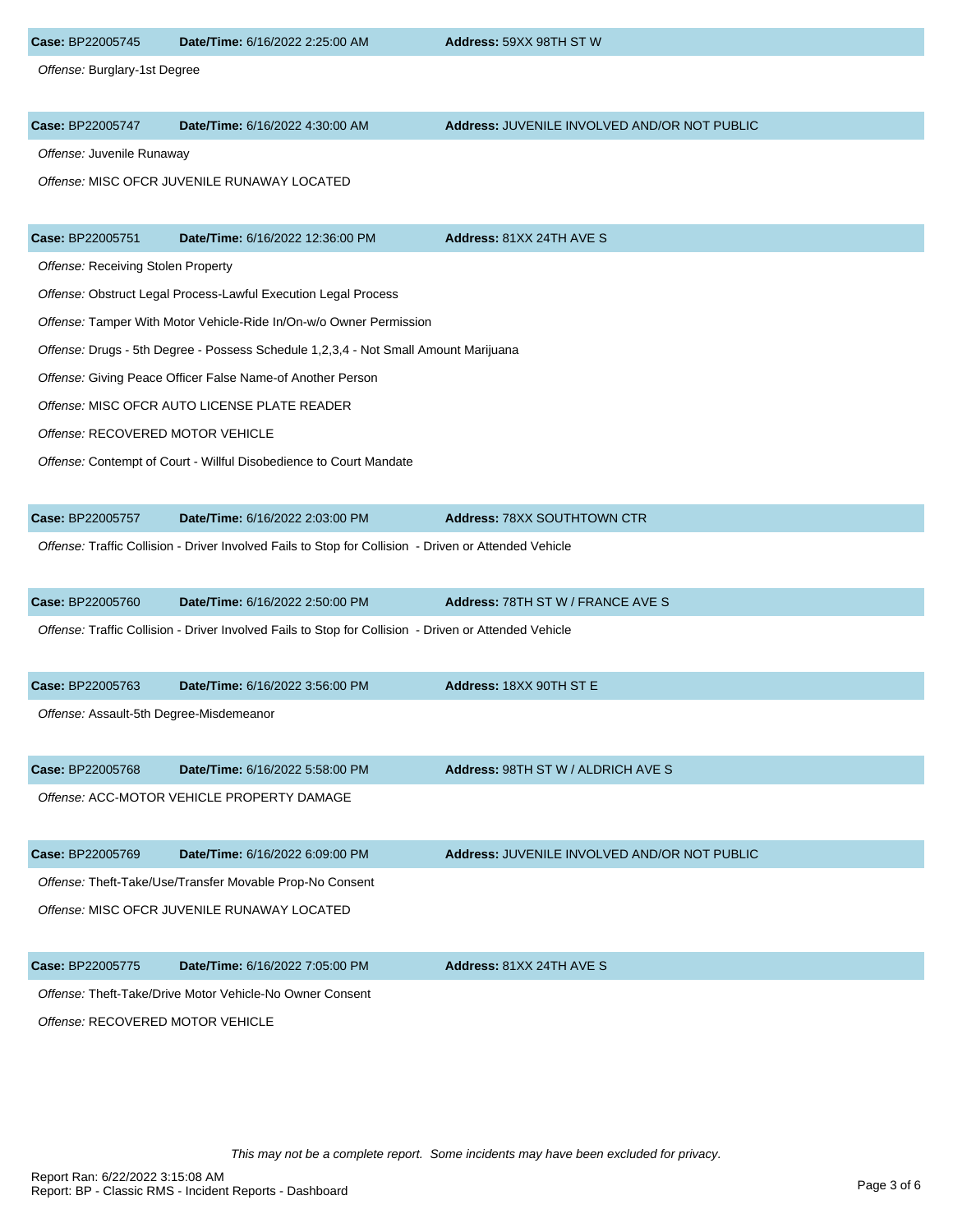| Case: BP22005782                  | Date/Time: 6/17/2022 2:33:00 AM                                                     | Address: 105XX BLOOMINGTON FWY E    |  |
|-----------------------------------|-------------------------------------------------------------------------------------|-------------------------------------|--|
| Offense: MISC OFCR INFORMATION    |                                                                                     |                                     |  |
| Case: BP22005792                  | Date/Time: 6/17/2022 12:06:00 PM                                                    | Address: 109XX NESBITT AVE S        |  |
|                                   | Offense: Theft-Take/Use/Transfer Movable Prop-No Consent                            |                                     |  |
| Case: BP22005799                  | Date/Time: 6/17/2022 3:32:00 PM                                                     | <b>Address: 7XX AMERICAN BLVD E</b> |  |
|                                   | Offense: Theft-Take/Use/Transfer Movable Prop-No Consent                            |                                     |  |
|                                   | Offense: Drugs - 5th Degree - Possess Schedule 1,2,3,4 - Not Small Amount Marijuana |                                     |  |
|                                   | Offense: Contempt of Court - Willful Disobedience to Court Mandate                  |                                     |  |
| Case: BP22005801                  | Date/Time: 6/17/2022 7:10:00 PM                                                     | <b>Address: 104XX UPTON AVE S</b>   |  |
|                                   | Offense: Assault-2nd Degree-Dangerous Weapon                                        |                                     |  |
| Offense: MISC OFCR WARRANT ARREST |                                                                                     |                                     |  |
| Case: BP22005806                  | Date/Time: 6/17/2022 10:20:00 PM                                                    | Address: 78XX 12TH AVE S            |  |
|                                   | Offense: Theft-Take/Drive Motor Vehicle-No Owner Consent                            |                                     |  |
|                                   | Offense: Theft-Take/Use/Transfer Movable Prop-No Consent                            |                                     |  |
| Case: BP22005808                  | Date/Time: 6/18/2022 2:12:00 AM                                                     | Address: 28XX SOUTHTOWN DR          |  |
|                                   | Offense: Assault-3rd Degree-Substantial Bodily Harm                                 |                                     |  |
|                                   | Offense: Trespass-Return to Property Within One Year                                |                                     |  |
| Case: BP22005812                  | Date/Time: 6/18/2022 6:00:00 AM                                                     | Address: 67XX 106TH ST W            |  |
|                                   | Offense: Theft-Take/Drive Motor Vehicle-No Owner Consent                            |                                     |  |
| Case: BP22005815                  | Date/Time: 6/18/2022 6:00:00 AM                                                     | <b>Address: 37XX TOWNDALE DR</b>    |  |
| Offense: Burglary-1st Degree      |                                                                                     |                                     |  |
|                                   | Offense: Financial Transaction Card Fraud-Use-No Consent                            |                                     |  |
| Case: BP22005831                  | Date/Time: 6/18/2022 2:30:00 AM                                                     | <b>Address: 79XX FRANCE AVE S</b>   |  |
|                                   | Offense: Theft-Take/Use/Transfer Movable Prop-No Consent                            |                                     |  |
| Case: BP22005832                  | Date/Time: 6/18/2022 7:56:00 PM                                                     | <b>Address: 7XX AMERICAN BLVD E</b> |  |
|                                   | Offense: Fleeing a Peace Officer in a Motor Vehicle                                 |                                     |  |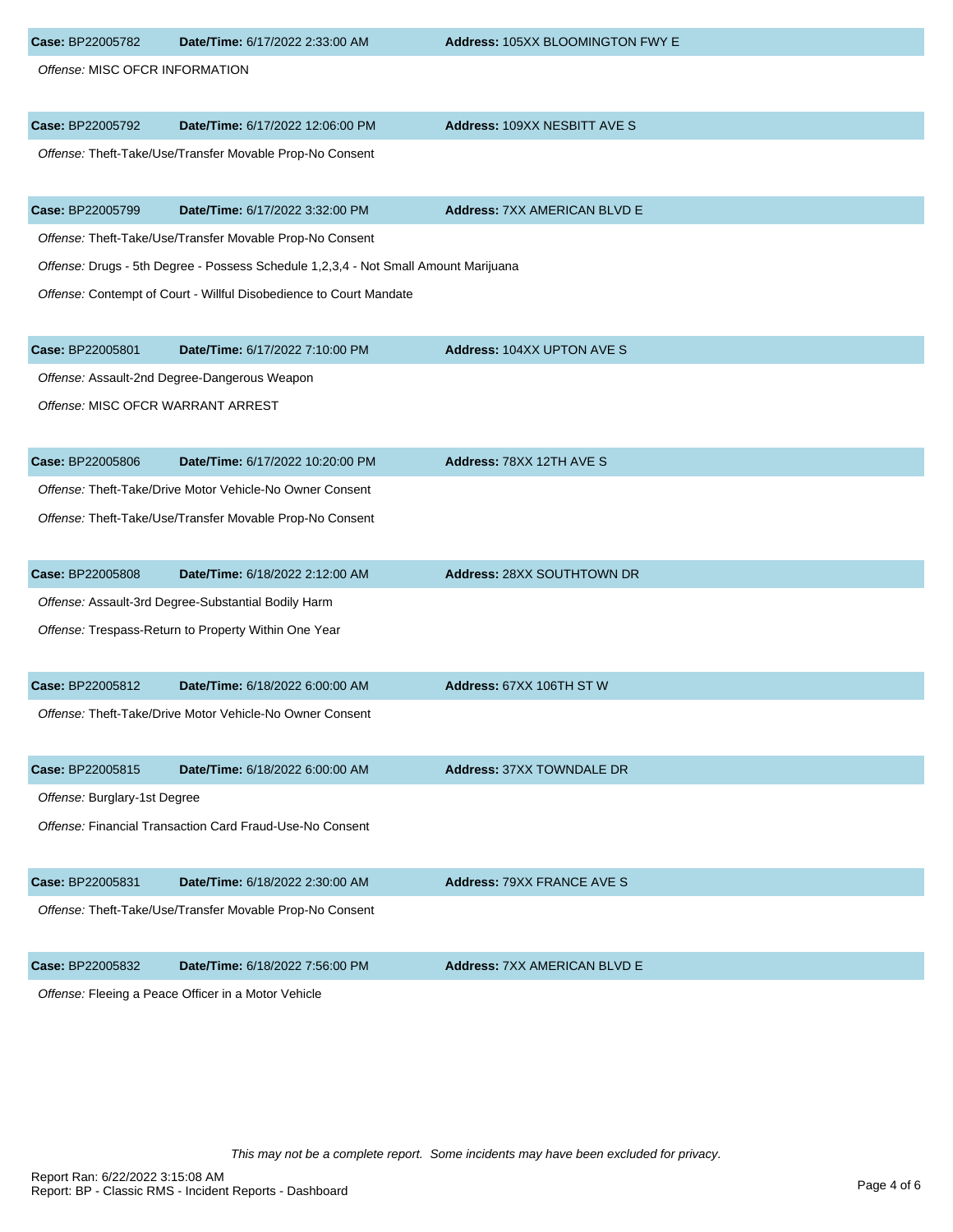Offense: Theft-Take/Use/Transfer Movable Prop-No Consent

### **Case:** BP22005837 **Date/Time:** 6/18/2022 8:50:00 PM **Address:** 79XX SOUTHTOWN CTR

Offense: Drugs - 5th Degree - Possess Schedule 1,2,3,4 - Not Small Amount Marijuana

#### **Case:** BP22005840 **Date/Time:** 6/19/2022 12:14:00 AM **Address:** 13TH AVE S / AMERICAN BLVD E

Offense: Fleeing a Peace Officer in a Motor Vehicle

Offense: Drugs - 5th Degree - Possess Schedule 1,2,3,4 - Not Small Amount Marijuana

Offense: Tamper With Motor Vehicle-Ride In/On-w/o Owner Permission

Offense: RECOVERED MOTOR VEHICLE

Offense: Receiving Stolen Property

| <b>Address: 79XX PENN AVE S</b><br>Date/Time: 6/19/2022 1:20:00 AM<br>Case: BP22005841 |  |
|----------------------------------------------------------------------------------------|--|
|----------------------------------------------------------------------------------------|--|

Offense: Traffic - DWI - Refuse to submit to chemical test; Breath or test refusal or failure

Offense: Traffic - DWI - Operate Motor Vehicle Under Influence of Alcohol

| Case: BP22005842 | Date/Time: 6/19/2022 1:30:00 AM | <b>Address: 86TH ST E / PORTLAND AVE S</b> |  |
|------------------|---------------------------------|--------------------------------------------|--|
|------------------|---------------------------------|--------------------------------------------|--|

Offense: Traffic - DWI - Operate Motor Vehicle - Alcohol Concentration 0.08 Within 2 Hours

Offense: Traffic - DWI - Operate Motor Vehicle Under Influence of Alcohol

Offense: Traffic - Open bottle law; Possession; crime described

Offense: Drugs - Possess Over 1.4 Grams Marijuana In Motor Vehicle

| <b>Case: BP22005851</b> | Date/Time: 6/19/2022 7:40:00 AM | Address: |
|-------------------------|---------------------------------|----------|
|-------------------------|---------------------------------|----------|

Offense: FOUND BICYCLE

**Case:** BP22005854 **Date/Time:** 6/19/2022 10:15:00 AM **Address:** OLD SHAKOPEE RD W / BRUNSWICK RD

**Case:** BP22005851 **Date/Time:** 6/19/2022 7:40:00 AM **Address:** 24XX 82ND ST E

Offense: Traffic - DWI - Operate Motor Vehicle Under Influence of Alcohol

Offense: Traffic - DWI - Operate Motor Vehicle - Alcohol Concentration 0.08 Within 2 Hours

|--|

Offense: Theft-Take/Drive Motor Vehicle-No Owner Consent

#### **Case:** BP22005859 **Date/Time:** 6/19/2022 1:25:00 PM **Address:** JUVENILE INVOLVED AND/OR NOT PUBLIC

Offense: Traffic-Drivers License-Driving After Revocation

**Case:** BP22005860 **Date/Time:** 6/19/2022 11:27:00 AM **Address:** 81XX 24TH AVE S

Offense: RECOVERED MOTOR VEHICLE